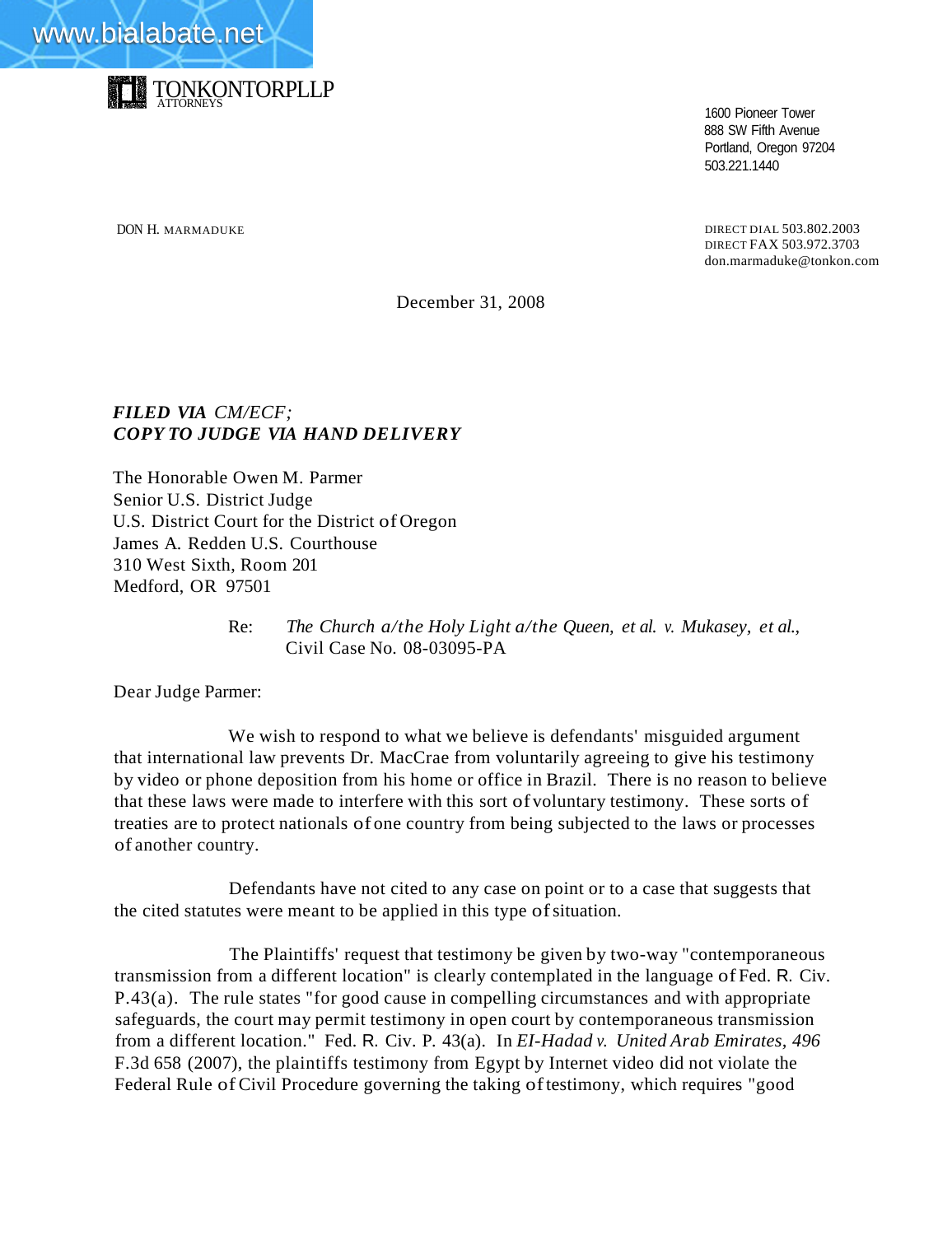December 31, 2008 Page 2

cause" and "appropriate safeguards" before a witness is permitted to testify "by contemporaneous transmission from a different location." *Id.* at 668. This case demonstrates that the availability of contemporaneous transmission oftestimony is in the discretion ofthe court, ifthe court determines that the appropriate safeguards are in place.

The Defendants argue in opposition by citing *Obery* v. *England,* 215 Fed. Appx. 621,624 (9th Cir. 2006). However the full context ofthe court's remark makes it irrelevant to this case because the court was dealing directly with the unique procedural history ofthat case:

> "Our decision in *Obrey* I did not authorize the district court to use written submissions in lieu oflive testimony. To the contrary, our statement that the jury "naturally has to determine the credibility of witness testimony" indicates that we contemplated live testimony. *Obrey I,* 400 F.3d at 698. In any event Fed. R. Civ. P. 43(a) which expresses our strong preference for oral testimony in open court forecloses the district court's unorthodox procedure." *Obery* v. *England,* 215 Fed. Appx. 621, 624 (9th Cir. 2006)

Because the court was addressing the unusual procedure ofthe lower court accepting written testimony in lieu of available live testimony, its reference to Fed. R. Civ. P. 43(a) should only be considered in that limited context and not as a case on point here. With respect to the circular regarding Brazil offered by the Defendants, it is important to note the disclaimer that prefaces the section relied upon by the Defendants has the effect ofrendering the circular irrelevant to this case. The disclaimer reads as follows:

> "The information in this circular relating to the legal requirements of specific foreign countries is provided for general information only and may not be totally accurate in a particular case. Questions involving interpretation of specific foreign laws should be addressed to foreign counsel. This circular seeks only to provide information; it is not an opinion on any aspect ofU.S., foreign, or international law. The U.S. Department of State does not intend by the contents ofthis circular to take a position on any aspect of any pending litigation."

(http://travel.state.gov/law/info/judicial/judicial 672.html#depositions)

Without clear guidance on the international ramifications of allowing an expert to provide evidence from Brazil, the court should adhere to the plain language ofFed. R. Civ. P. 43(a) that clearly allows the court to accept testimony in open court by way of "contemporaneous transmission of testimony" when it determines that appropriate safeguards are in place and the circumstances are sufficiently compelling.